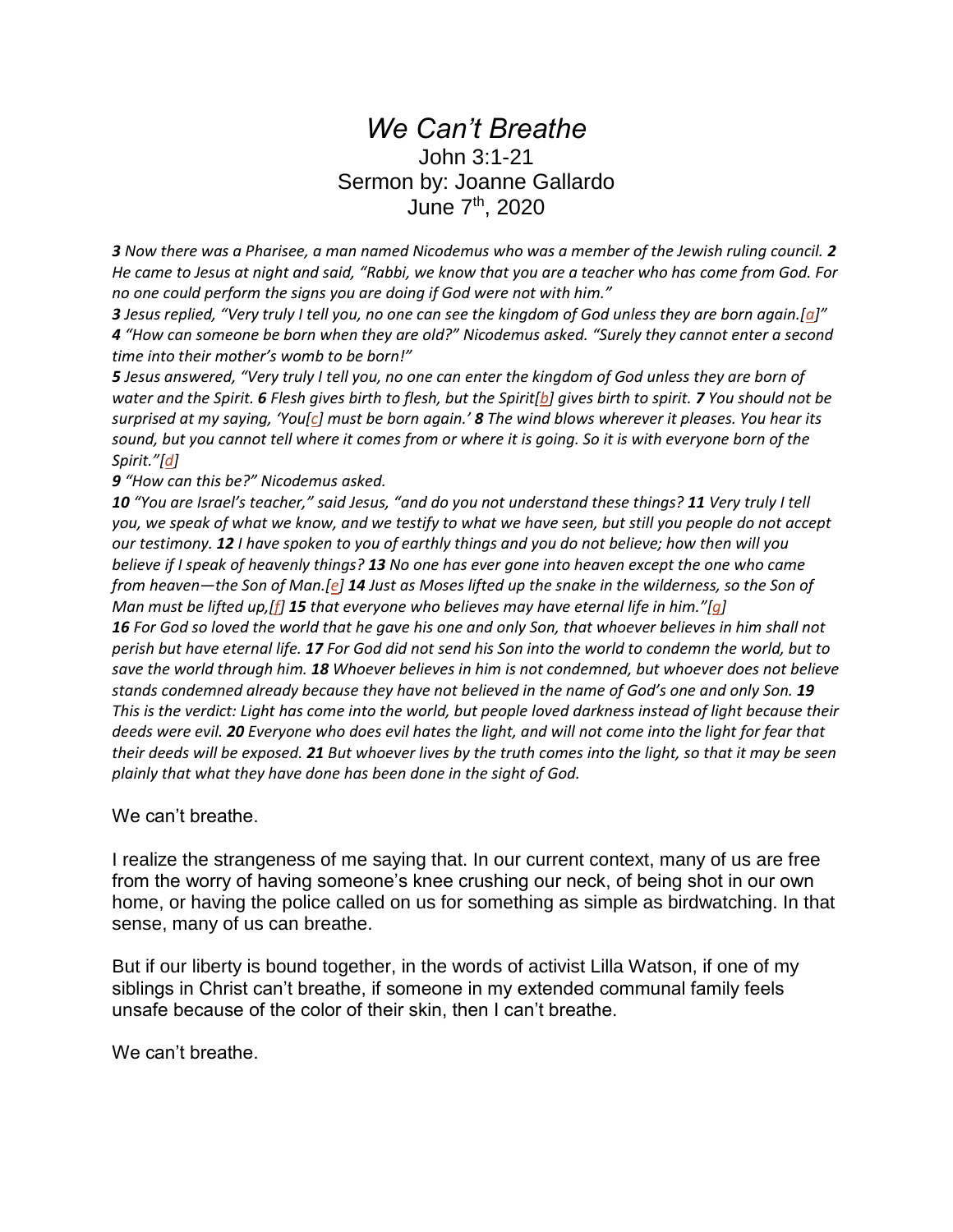I don't say this in the sense of us claiming some kind of part of this certain side of oppression ourselves. I'm not saying that many of us understand the kind of fear, anger, and anxiety that come from being black and brown in a society that was built on the systematic oppression of black and brown people.

I say this in the sense of our own inability to look at our own biases and our own participation, whether actively or passively, in the contemporary culture of white supremacy. I say this in the sense of some of us benefiting from being white without giving it a second thought. I say this in the sense of us sitting in the idea that "we're not racist," or "those folks need to stop looting, that doesn't make any sense," or "I'm so glad I'm not like (fill in the name of whatever racist political figure), I don't say or do things like that."

It's great if you don't do those things, but those things I just mentioned gives us a false narrative. It lets us off the hook, it makes us detached, it keeps us comfortable. We let this go unchecked and before we know it, we're weighed down with a sense of guilt but inability to really understand why.

## We can't breathe.

In our passage for today, Jesus has a teaching session with Nicodemus. Nicodemus, a Pharisee, approaches Jesus and says, "We know you come from God because of all these things that you're doing." He comes to Jesus at night, which leads us to the question, why the nighttime?

Jesus could have responded a number of different ways. He could have said, "Thank you for acknowledging who I am, albeit in the dead of night." He could have sent him away, denouncing Pharisees, telling him that he's never going to get it. He could have made it personal. "So now you believe me!"

Jesus instead turns this into a teachable moment, giving Nicodemus the keys to what it means to be saved and inherit the kingdom.

From this passage, we get one of the most famous verses of the Bible, one that many of us can recite by heart. For God so loved the world that he gave his only begotten son, that whosoever believeth in him shall not perish but have everlasting life. Even as I typed this into my Google doc for this sermon, all I had to type was "For God so loved the world" and the whole rest of the verse came up as a "suggestion." This is how popular this verse is.

We could talk for hours on what it means to be saved. I could talk for hours about how I was taught what it means to be saved. We likely all have a story about it. For some of us, this story of salvation may not be our own.

Some of us may have very personal stories of salvation and I'm not discrediting those, but some of us don't have some huge story of salvation involving a wayward life being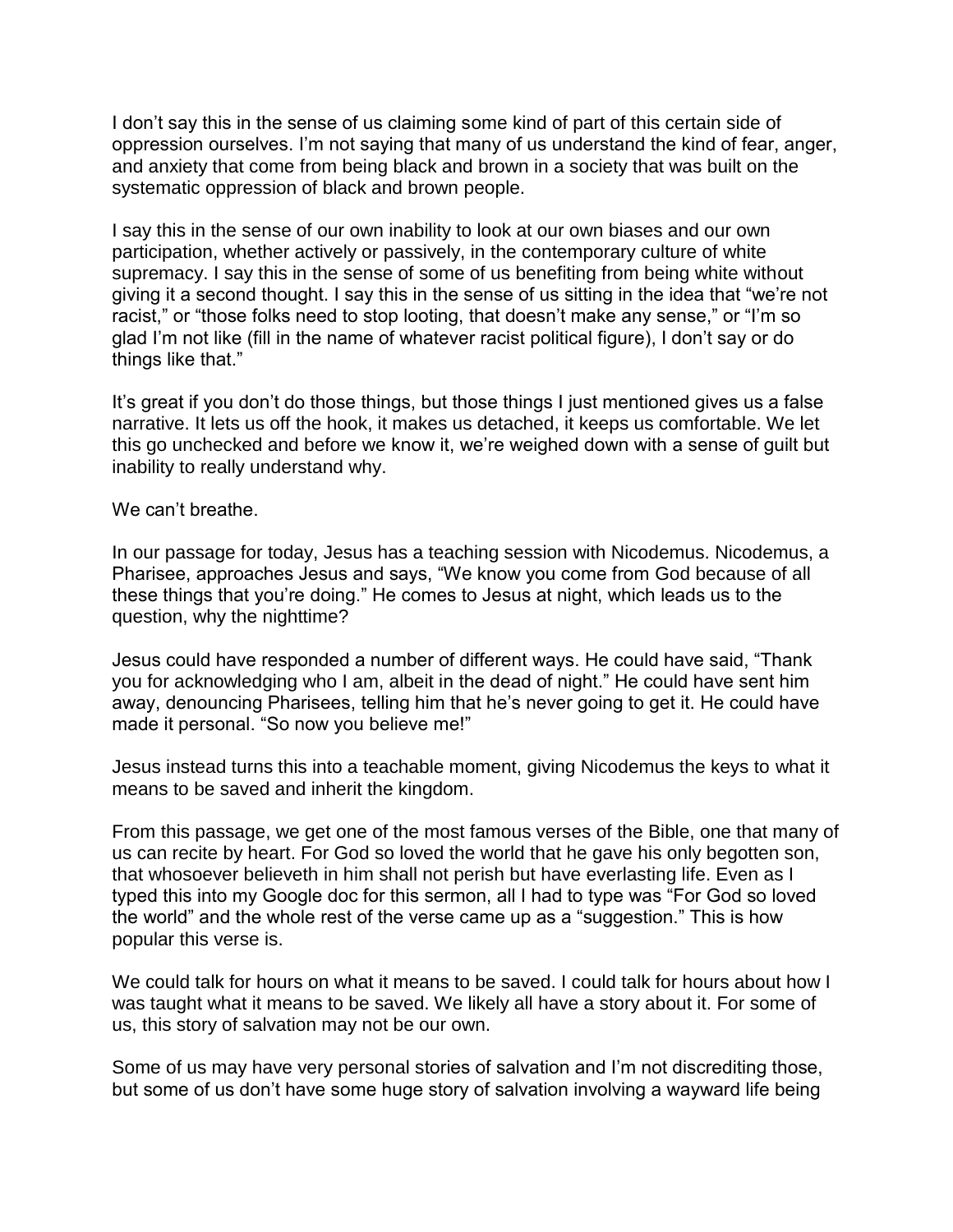turned around by the grace of God. Growing up, both in the denomination were all in right now along with the other denominations I've been a part of, I heard lots of redemptive stories. These stories came from people involved in gangs, or drugs, addiction, poor choices, bad behavior.

These were inspiring stories, and upon hearing them, I thought that was great. I thought it was wonderful someone's life did a 180 after discovering that God loved them more than any one thing they were doing. I had a hard time applying it personally, though. My friends and I didn't really have any dramatically wayward behavior. We didn't do drugs, we obeyed our parents, we went to church each week, and we asked forgiveness when it was appropriate. Was this Damascus road moment, this epic story of salvation, really for us? I mean, it's great for some people but is it really for us? Is it for me and my boring life? We were in a false sense of security.

If we limit the story of salvation to things that I listed above, then it may not seem like it's for us. Salvation is a heartening story that happens to other people. But my friends, I'm here to tell you that we all need to be saved. We all need salvation.

We need salvation from this sin of white supremacy, for one. This sin that's a millstone around our neck, drowning us, keeping our heads below water so we can't see what's happening on the surface. Except we don't drown. Our black and brown siblings, they drown. They're drowning. And we can't breathe.

This sin is so insidious that we don't even recognize it as sin half the time. White supremacy is overt and covert. Overtly, it's not ok. "Good people" denounce the KKK, racist jokes, and neo-Nazis. We go to protests over the killing of black and brown people at the hands of police. But you know what? Covert racism is death by a thousand little paper cuts. Those cuts are "all lives matter." Telling a person of color, "You're so articulate." Finding ways to make your people of color employees so uncomfortable they have no choice but to leave, or treating your person of color employees in an unequal way in comparison to their white colleagues. The school to prison pipeline. Not challenging racist jokes. Tokenism. White silence. White fragility. These are all perfectly acceptable, but are as sinful as anything that's overt.

And I know we try. We try to avoid sin like that. We go to protests and post on social media and feel appropriate levels of guilt. I know I do. We try so hard.

But that's the thing about salvation. If we could do it ourselves, if we could just change our behavior ourselves, if we could just "be good people" we would. But we can't. We literally need Jesus. We need God. We need to be born again, in Jesus' own words.

We're all a little bit like Nicodemus. How is it possible? He says, "How can we go into our mother's womb and be born a second time when we are old?" We say, "How can I be saved? I don't say racist things! I can't "not" be white! How do I change being white?"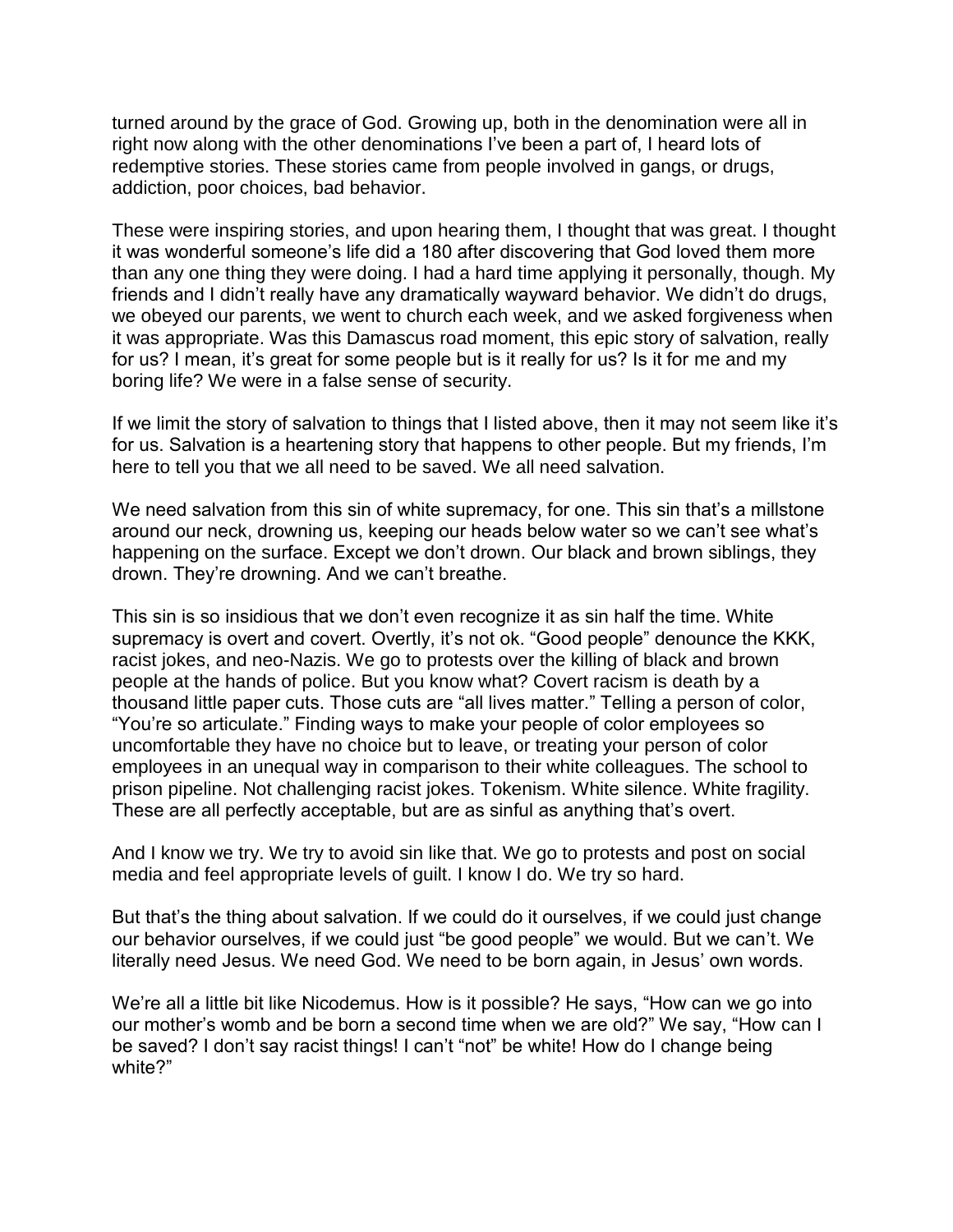And it's true. We can't change the color of our skin and we can't say "we know" what it's like when we don't know. Being in solidarity doesn't mean we "know." But to modify what Jesus says back to Nicodemus, "You're a teacher and you don't know these things?" "You have all the privilege in the world and you don't know these things?"

It's not about not being white. It's about how God so loved the world that God sent Jesus, God's only son, so that we do not drown, but so that we can breathe.

When we are able to breathe, we're able to help our siblings to breathe by our change. Our change from being "unsaved" to "saved." That same liberation you have you want everyone else to have. Being saved means being free, and using that freedom to free others.

Are we living like we're saved?

What does it mean to live like we're saved?

A saved people know it's not about us. It's not about our ego. It's not about how being anti-racist makes us feel. As a saved people we know that being saved is about grace. That grace is extended to others, and to ourselves, as well.

It's not about asking a person of color how we can go about being anti-racist, although that may be tempting to do. Part of being saved is working out our own salvation, and no one can do that for us. We have to do it ourselves. The onus is not on other people to educate ourselves as how to live as a saved people. And part of that education is going to involve messing up. We're going to make mistakes and hopefully we'll get called out on them. And getting called out is not an attack, it doesn't mean that we've become racist, it can come from a person of color simply letting you know that you have some more learning to do.

Just as saved people have certain practices like attending church regularly, prayer, being Christ's hands and feet, saved people also embody anti-racism. And there's a lot of talk lately about there being many lanes in the work of anti-racism. Some people attend protests, but that's not for everyone. Some people are really vocal on social media but again, that's not for everyone. People create things, or write letters, or patronize businesses owned by people of color. Everyone works out their own salvation in different ways, and just because it doesn't look like the way we do it doesn't make it any less valid. But doing nothing at all, remaining silent in word and action, that can get us to fall into complacency. So we work it out. Encourage your neighbor to work it out. Don't get frustrated if it doesn't look like what you're doing. We don't have to move fast, but we do have to keep moving.

Here are some more thoughts about how saved people educate themselves. Just as you are committed to reading your Bible, we might also commit ourselves to educating ourselves with authors of color, or attending an online lecture by a person of color, or simply listening to people of color who talk about their experiences of racism. BE